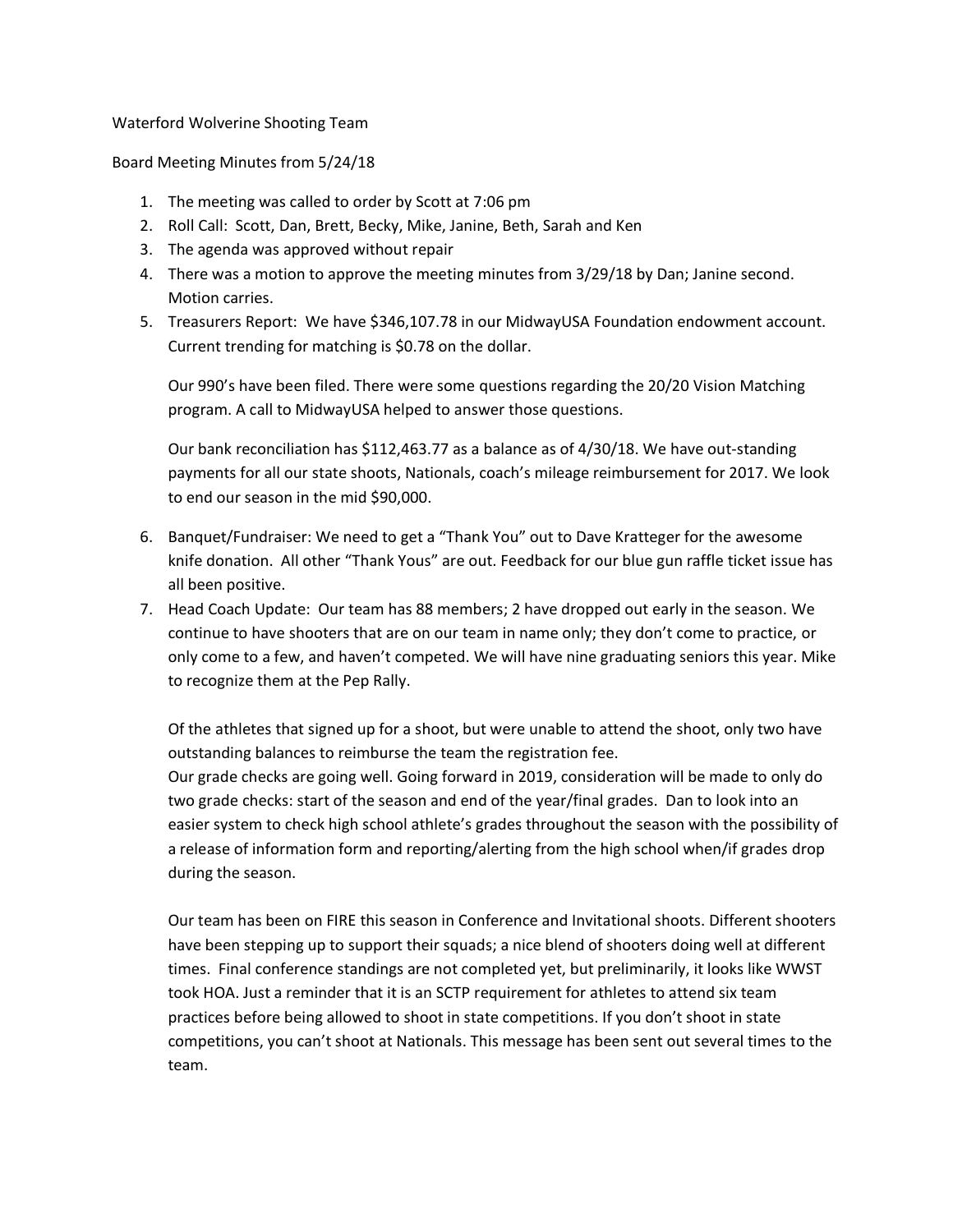We have been ordering ammo in smaller quantities throughout the season which is working well. We will be placing one more order with Finn's Bait and Tackle to cover trap shells for the end of the season. We also are selling more each practice.

Brett asked Mike if he is doing well, or if he needs any additional support from the board. Mike is having fun, and will reflect on the season upon its completion, and get back to the board with concerns/suggestions/requests for help.

We still struggle with engaging families and having them step up to assist with our team's needs. A recommendation was made for some formal training with families for pulling and scoring in the future.

We appear to have the right amount of team guns to support our athletes. The BT99 forearm needs to be fixed.

8. Youth Board Update: Shirt sponsor letters are done; commemorative shirts and the letters will be handed out to our sponsors in two weeks by our athletes.

No one took the lead for the Fan Shirts this year, and they didn't happen.

Suggestions regarding mentoring with high school aged shooters and younger shooters to help with gun break-down, cleaning, etc. Perhaps shooting some competitions with a mixed team of more experienced shooters and less experienced shooters to help with in-the-moment "coaching".

Janine and Ken would like to continue with the team next year in some capacity; still have a presence.

Becky would like to assist in working with the youth board/high school aged athletes in 2019.

A "Suggestion Box" at the club on practice nights might be a good way to get feedback.

9. Pep Rally: We have 400 tickets out to our families. 50 stubs with payment have been returned. 800 total tickets were printed.

We will be having food at 530pm on Tuesday, May 29<sup>th</sup>. Mike with host a program to honor our seniors and to hand out collected awards. After we will have fun shoots. WWST to provide paper goods, water, soda, chips

- 10. Waterford 100: Mike to update the program and publicize it at the state shoot. Looking to line up food. Will consider "venders" like Subway, Cotton Exchange, Napoli.
- 11. Website/Facebook: Scott noticed that the website had out dated information. Becky updated it this morning. Recommendation by Brett to update it three times a year and have it "owned" by the board and used for formal historical information, rather than a means to get in-the-moment information. Facebook and TeamSnap is more of a tool for blasts of current/upcoming